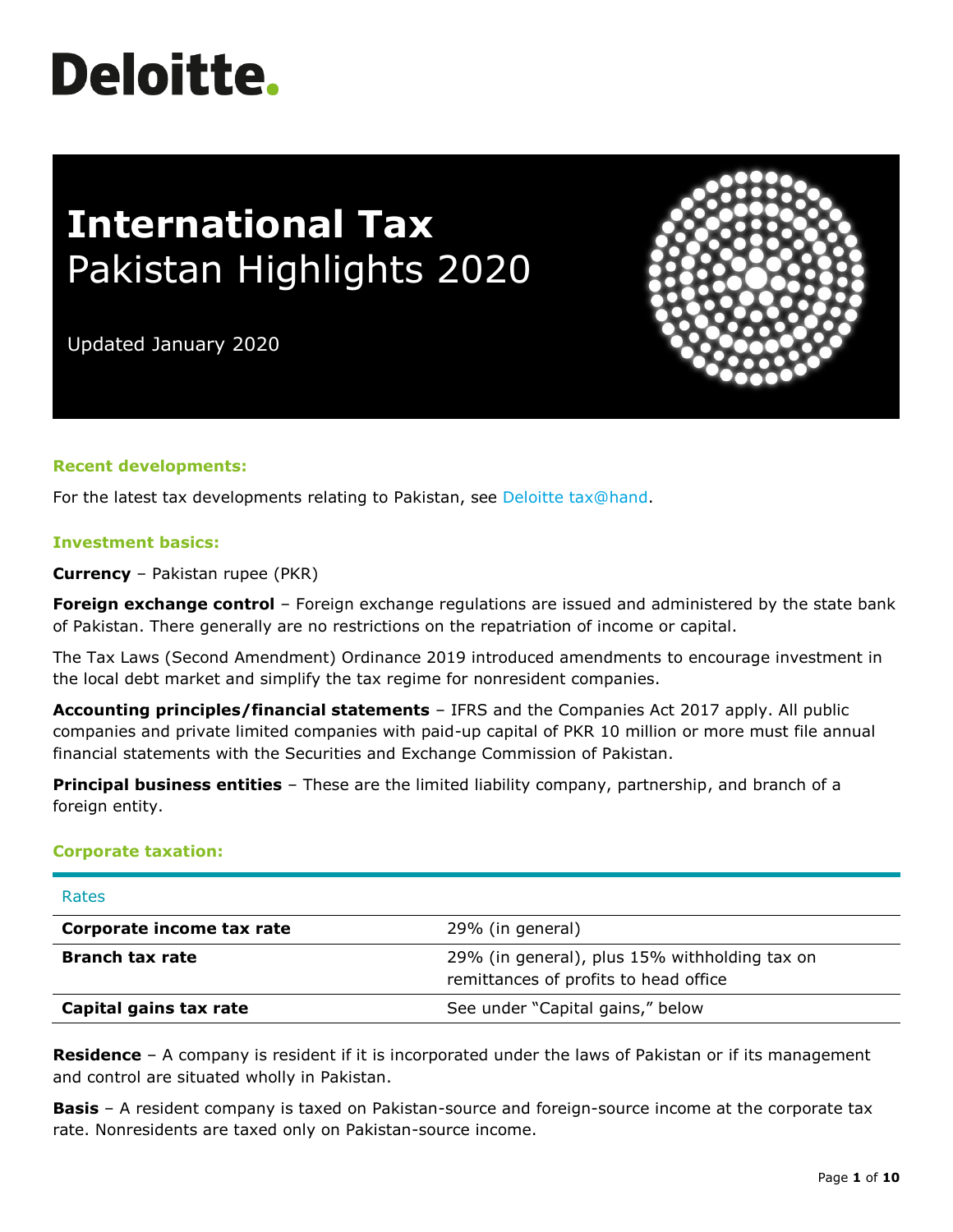Branches of foreign companies are treated as nonresidents for Pakistan tax purposes and are subject to tax on income attributable to the Pakistan branch. The tax rates are same as for a subsidiary; however, branches can claim a deduction for head office expenses, but may not claim a deduction for certain amounts paid to the head office or associates of the head office, such as interest, royalties, and technical service fees.

**Taxable income** – Income generally is taxed under five "heads of income," i.e., business income, rental income, capital gains, salary income, and income from other sources. Business income of a resident entity or a permanent establishment (PE) of a nonresident entity is taxed on a net taxable income basis.

The final tax regime applicable with respect to various streams of income has been replaced with the "minimum tax regime" (with the exception of exports, dividends, prizes and winnings, and sales of petroleum products, etc.). See "Alternative minimum tax," below.

**Rate** – The corporate tax rate is 29% for the 2020 tax year and is imposed on the net taxable income of a company. Small companies, however, are taxed at a 23% rate that gradually will be reduced by 1% annually until tax year 2023.

**Surtax** – There is no surtax.

**Alternative minimum tax** – A minimum tax on turnover of 1.5% applies on the declared turnover of a resident company and other specified taxpayers. The minimum tax is applicable where taxpayers suffer losses or the tax yield on income is less than 1.5% of turnover.

An alternative corporate tax of 17% of "accounting income" applies. The tax liability of a company is calculated as the higher of the alternative corporate tax or the total corporate tax payable (including the tax on net taxable income, minimum tax, and final taxes).

**Taxation of dividends** – A resident entity pays tax at a rate of 15% on dividend income, with following exceptions:

- The rate is 7.5% for dividends paid by "independent power purchasers, where the dividend is a passthrough item and is to be reimbursed under the agreement; and
- The rate is 25% if no income tax is payable by the payer company due to a tax exemption, the use of carried-forward losses, or the use of tax credits.

Intercorporate dividends are exempt if group taxation relief is available.

**Capital gains** – Capital gains derived from the sale of immovable property are taxed under the normal tax regime at rates that depend on the amount of the gains, and to the extent of a prescribed percentage of the gains that is computed based on the length of time the property was held. The capital gains tax rates for sales of immovable property are as follows:

- 5% for gains up to PKR 5 million;
- 10% for gains exceeding PKR 5 million and up to PKR 10 million;
- 15% for gains exceeding PKR 10 million and up to PKR 15 million; and
- 20% for gain exceeding PKR 15 million.

The percentage of the gains that is taxable at these rates is based on the holding period of the property:

| Capital gains from immovable property |                                                   |                                   |  |
|---------------------------------------|---------------------------------------------------|-----------------------------------|--|
| Holding period for open plots         | <b>Holding period for</b><br>constructed property | <b>Portion of gain</b><br>taxable |  |
| Up to one year                        | Up to one year                                    | 100%                              |  |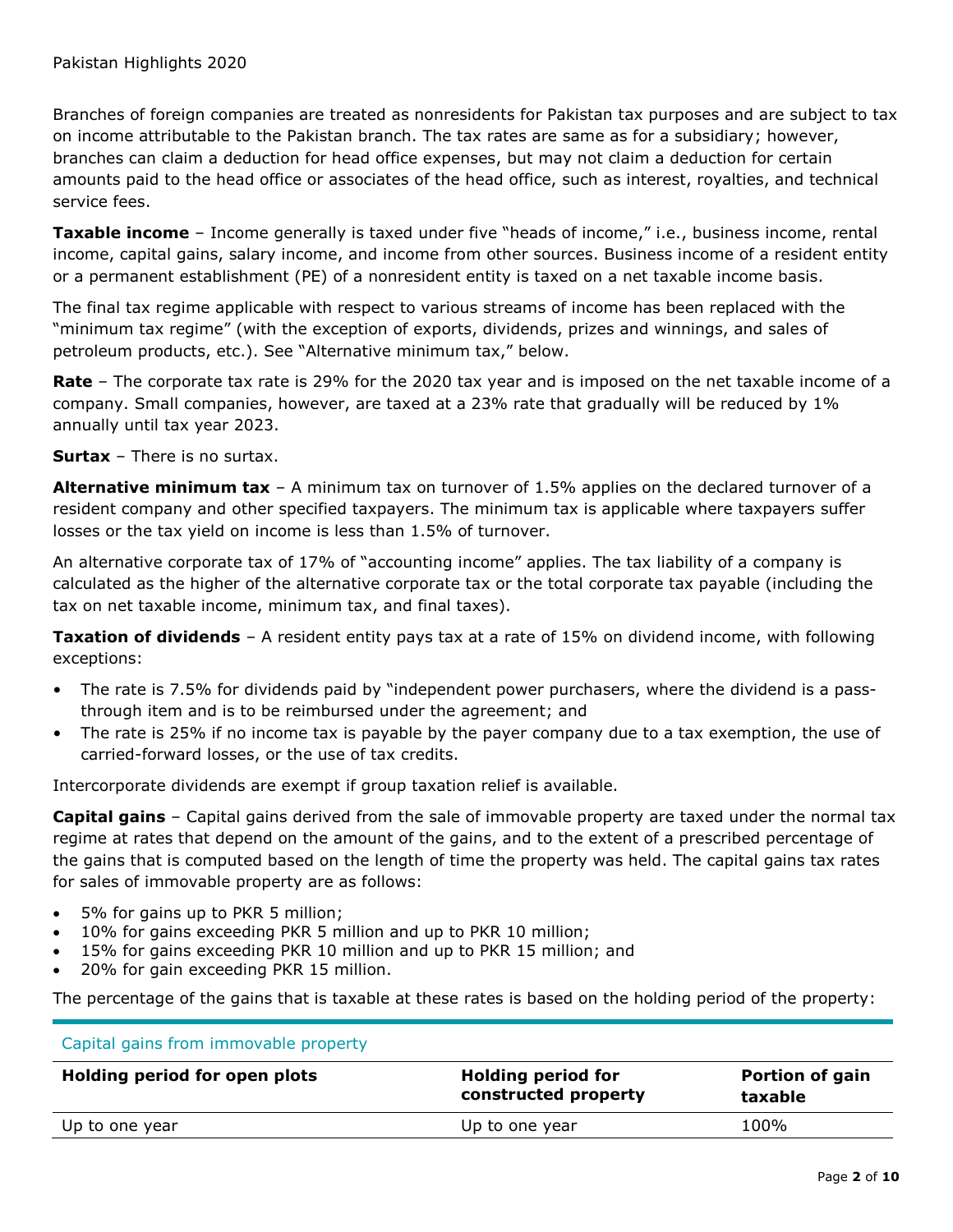| Between one and eight years | Between one and four years | 75% |
|-----------------------------|----------------------------|-----|
| More than eight years       | More than four years       | 0%  |

Capital gains on the sale of shares of public companies, "modaraba" certificates, and other specified "securities" are taxable at a standard rate of 15%; however, such gains are exempt from tax if the shares were acquired before 1 July 2013 or they were held for more than 24 months.

**Losses** – Business losses (except losses from a speculative business) may be set off against taxable income earned during the same tax year under any head of income. Excess losses may be carried forward for up to six years following the tax year. Losses from a speculative business and capital losses may be carried forward to the following tax year for set off against speculative business income and capital gains for that year. Losses relating to the disposal of specific securities, including listed shares, may be carried forward and set off against future capital gains for a period of up to three tax years. Business losses cannot be offset against income that is taxed under the final taxation regime.

Losses attributable to tax depreciation and amortization may be carried forward indefinitely but may be offset against only 50% of taxable business income each year where that income is at least PKR 10 million.

**Foreign tax relief** - A resident entity may claim a credit for income tax paid outside Pakistan on its foreign-source income against its tax liability in Pakistan. The amount of the credit is the lesser of the income tax paid abroad or the Pakistan tax payable on the foreign-source income.

**Participation exemption** – There is no participation exemption.

**Holding company regime** – There is no holding company regime, but see under "Consolidated returns," below.

**Incentives** – To encourage investment in alternative energy power generation, a first-year allowance of 90% of the cost of plant, machinery, and equipment is available. In addition, profits and gains from power generation projects in Pakistan may be exempt from tax in certain cases.

Accelerated depreciation is available for industrial undertakings in rural and under-developed areas.

A tax credit is available to companies for employing new graduates, equal to the lesser of the amount of annual salary paid or 5% of taxable income.

A tax credit equal to 10% of the amount invested for the replacement or modernization of plant and machinery is available for investments made between 1 July 2010 and 30 June 2019.

A credit equal to 20% of the tax liability for the year of listing and the following tax year, and a credit equal to 10% of the tax liability for the two subsequent tax years, is granted to companies that opt to be listed on a registered stock exchange in Pakistan.

A tax credit equal to the equity-financed investment proportion of tax payable is available to a new corporate industrial undertaking set up with at least 70% equity raised through the issuance of new shares for cash consideration. This credit is available for companies incorporated and industrial undertakings established between 1 July 2011 and 30 June 2021, provided certain conditions are fulfilled.

Industrial undertakings established before 1 July 2011 also are allowed a tax credit for investment relating to the modernization or replacement of plant and machinery, or where they expand using 70% equity financing between 1 July 2011 and 30 June 2021. The credit is granted against tax payable based on the ratio of equity investment to total investment.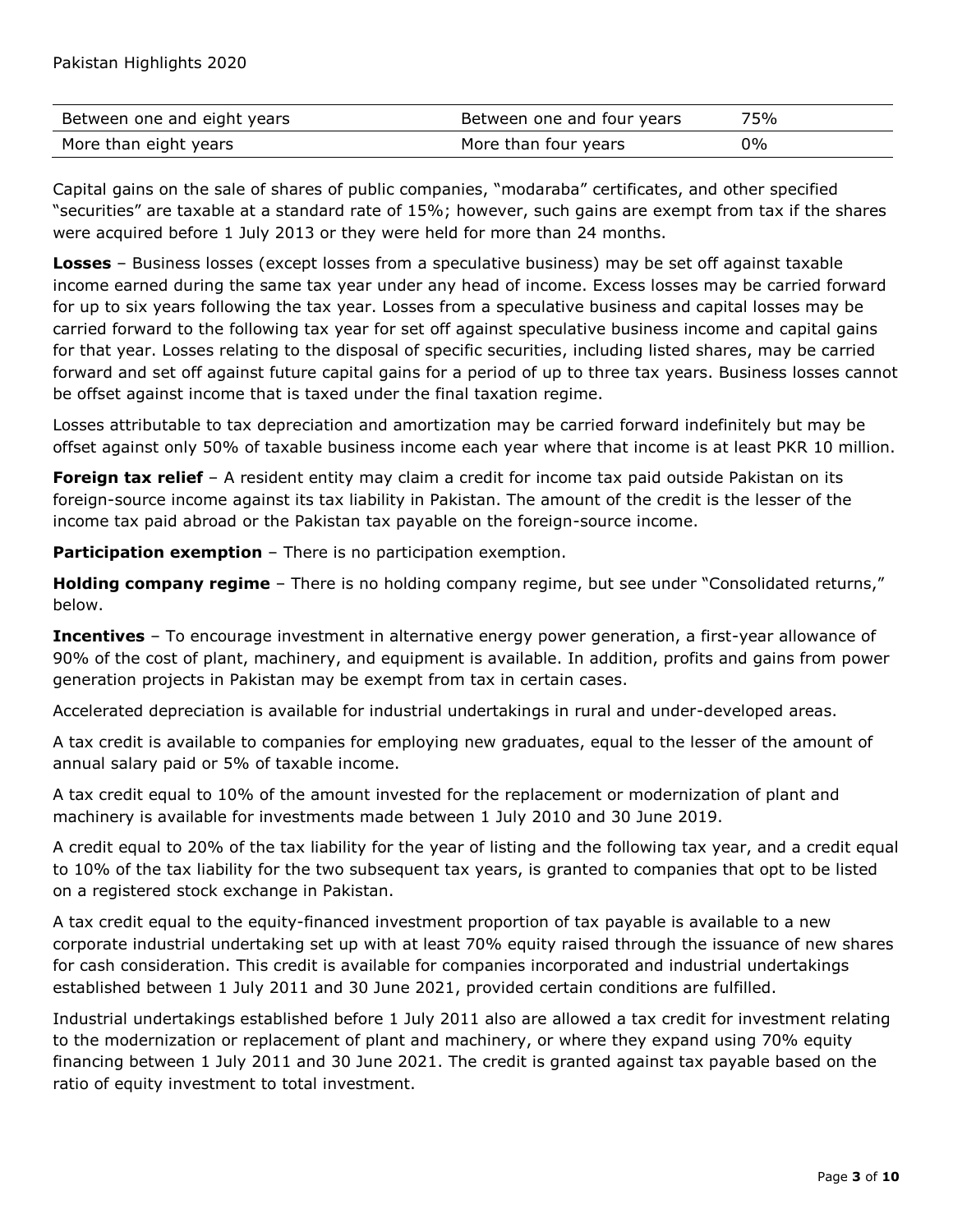Incentives apply to income from exports of computer software, information technology (IT) services, or IT enabled services until 30 June 2025, where 80% of the export proceeds are brought into Pakistan.

**Other** – A Federal Workers Welfare Fund (WWF) assessment equal to 2% of taxable profit is levied on every industrial undertaking, with the exception of industrial undertakings doing business in the province of Sindh. Sindh WWF is levied under provincial legislation at a rate of 2% of taxable income or accounting profit.

#### **Compliance for corporations:**

**Tax year** – The law provides for two types of tax year: a normal tax year (for the period ending 30 June) and a special tax year (i.e., a tax year other than the normal year that has been approved by the tax authorities).

**Consolidated returns** – Holding companies and subsidiaries of a wholly owned group may opt to be taxed as a single fiscal unit under the group taxation concept.

**Filing and payment** – For a company whose tax year ends between 1 January and 30 June, the tax return is due by 31 December. In all other cases, the return is due by 30 September following the end of the tax year.

**Penalties** – The penalty for failure to file a tax return is 0.1% of the amount of the tax payable for each day of default. The minimum penalty is PKR 40,000, and the maximum is 50% of the amount of tax payable.

**Rulings** – A nonresident may obtain an advance ruling on the tax implications of any transaction or contract.

| Rates                                                |                                                   |                                                                  |
|------------------------------------------------------|---------------------------------------------------|------------------------------------------------------------------|
| Individual income tax rate<br>(salaried individuals) | Taxable income                                    | Rate                                                             |
|                                                      | Up to PKR 600,000                                 | $0\%$                                                            |
|                                                      | Over PKR 600,000 and up to PKR<br>1.2 million     | 5% of amount exceeding<br>PKR 600,000                            |
|                                                      | Over PKR 1.2 million and up to<br>PKR 1.8 million | PKR 30,000 plus 10% of<br>amount exceeding PKR 1.2<br>million    |
|                                                      | Over PKR 1.8 million and up to<br>PKR 2.5 million | PKR 90,000 plus 15% of<br>amount exceeding PKR 1.8<br>million    |
|                                                      | Over PKR 2.5 million and up to<br>PKR 3.5 million | PKR 195,000 plus 17.5% of<br>amount exceeding PKR 2.5<br>million |
|                                                      | Over PKR 3.5 million and up to<br>PKR 5 million   | PKR 370,000 plus 20% of<br>amount exceeding PKR 3.5<br>million   |

#### **Individual taxation:**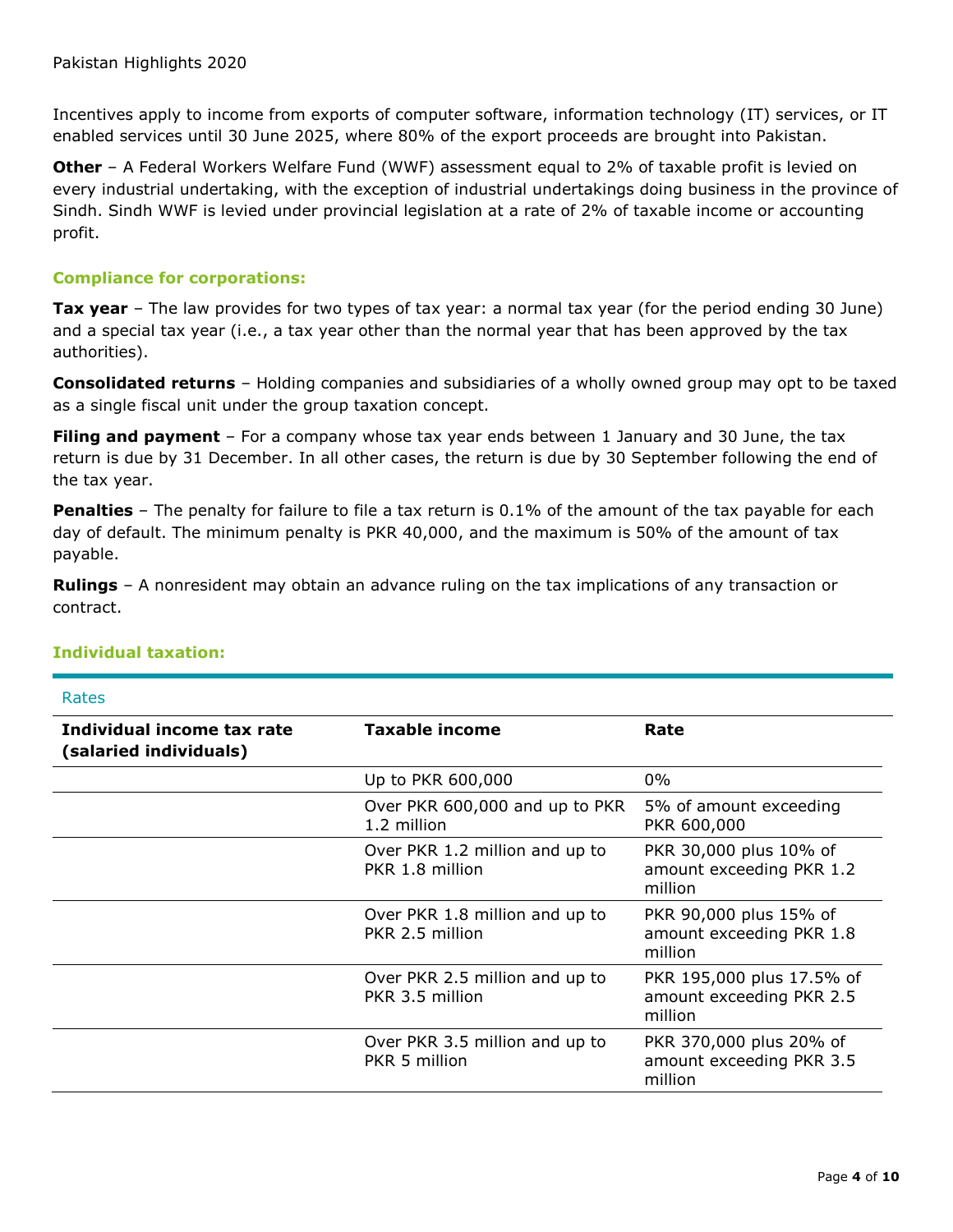|                                                                                         | Over PKR 5 million and up to<br>PKR 8 million     | PKR 670,000 plus 22.5% of<br>amount exceeding PKR 5<br>million         |
|-----------------------------------------------------------------------------------------|---------------------------------------------------|------------------------------------------------------------------------|
|                                                                                         | Over PKR 8 million and up to<br>PKR 12 million    | PKR 1.345 million plus 25%<br>of amount exceeding PKR 8<br>million     |
|                                                                                         | Over PKR 12 million and up to<br>PKR 30 million   | PKR 2.345 million plus<br>27.5% of amount exceeding<br>PKR 12 million  |
|                                                                                         | Over PKR 30 million and up to<br>PKR 50 million   | PKR 7.295 million plus 30%<br>of amount exceeding PKR 30<br>million    |
|                                                                                         | Over PKR 50 million and up to<br>PKR 75 million   | PKR 13.295 million plus<br>32.5% of amount exceeding<br>PKR 50 million |
|                                                                                         | Over PKR 75 million                               | PKR 21.42 million plus 35%<br>of amount exceeding PKR 75<br>million    |
| Individual income tax rate<br>(non-salaried individuals and<br>associations of persons) | <b>Taxable income</b>                             | Rate                                                                   |
|                                                                                         | Up to PKR 400,000                                 | $0\%$                                                                  |
|                                                                                         |                                                   |                                                                        |
|                                                                                         | Over PKR 400,000 and up to PKR<br>600,000         | 5% of amount exceeding<br>PKR 400,000                                  |
|                                                                                         | Over PKR 600,000 and up to PKR<br>1.2 million     | PKR 10,000 plus 10% of<br>amount exceeding PKR<br>600,000              |
|                                                                                         | Over PKR 1.2 million and up to<br>PKR 2.4 million | PKR 70,000 plus 15% of<br>amount exceeding PKR 1.2<br>million          |
|                                                                                         | Over PKR 2.4 million and up to<br>PKR 3 million   | PKR 250,000 plus 20% of<br>amount exceeding PKR 2.4<br>million         |
|                                                                                         | Over PKR 3 million and up to<br>PKR 4 million     | PKR 370,000 plus 25% of<br>amount exceeding PKR 3<br>million           |
|                                                                                         | Over PKR 4 million and up to<br>PKR 6 million     | PKR 620,000 plus 30% of<br>amount exceeding PKR 4<br>million           |
|                                                                                         | Over PKR 6 million                                | PKR 1.22 million plus 35% of<br>amount exceeding PKR 6<br>million      |

**Residence** – Individuals are considered resident for a tax year if they are present in Pakistan for 183 days or more in the tax year, or if they are present in Pakistan for 120 days or more in the tax year and present in the aggregate for 365 days or more in the four preceding tax years.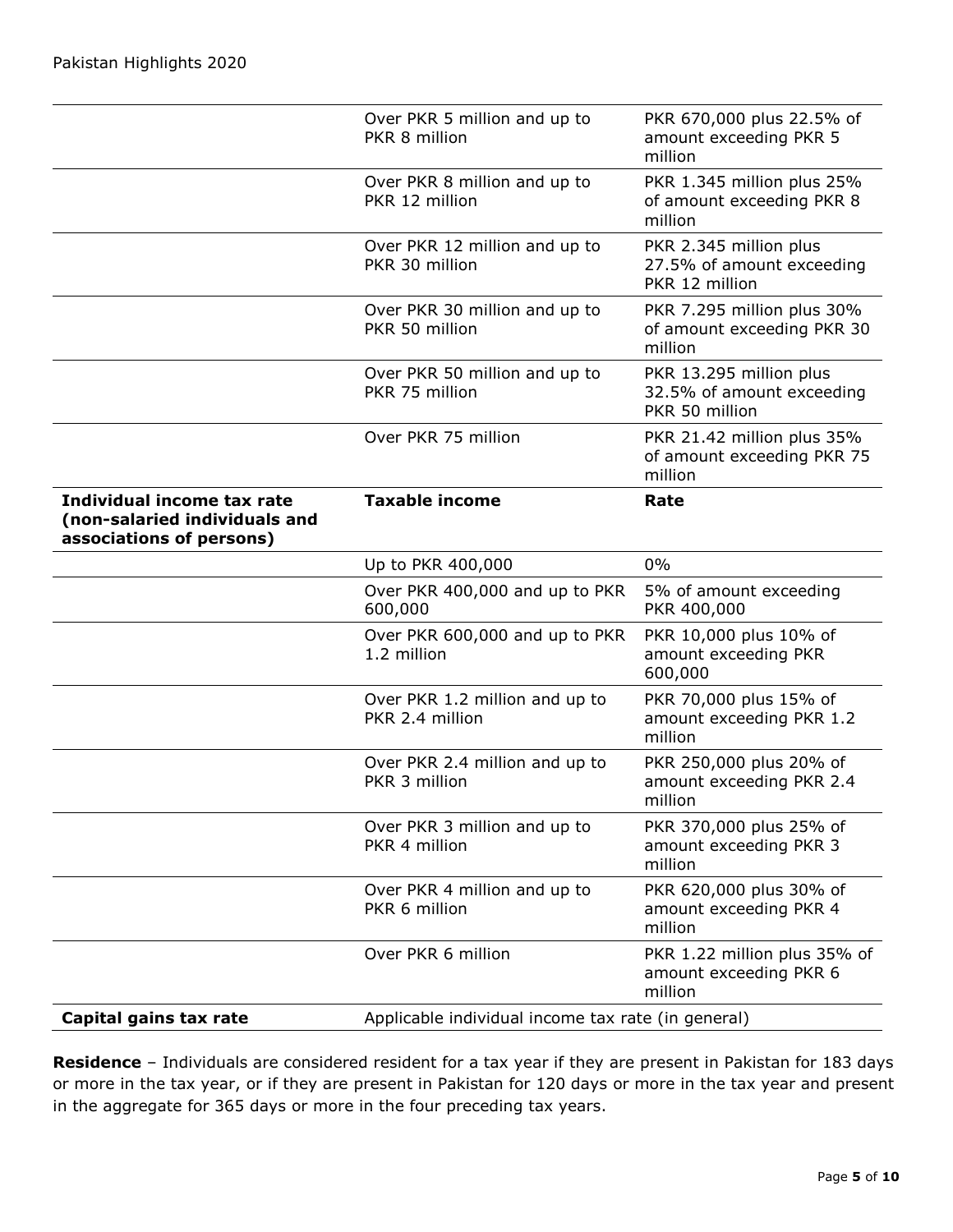**Basis** – Resident individuals are taxed on their worldwide income; nonresidents are taxed only on Pakistan-source income.

**Taxable income** – As with corporations, taxable income is divided into five heads of income, which include income from employment (i.e., salary), income from the exercise of a profession, income from property, capital gains, and other income.

**Rates** – "Salaried individuals" (i.e., cases where salary income exceeds 75% of taxable income) and nonsalaried individuals are subject to tax at progressive rates ranging from 0% to 35%. The specific rates and brackets are shown in the tables above.

**Capital gains** – Capital gains are taxed at the applicable personal income tax rate. Capital gains on the disposal of listed shares and securities are taxed in the same manner as for companies.

**Deductions and allowances** – Deductions and allowances are available for individuals, including those for zakat and interest paid on home loans and tuition fees paid for their children, subject to certain conditions. The deductions are restricted to the amounts specified in the law.

**Foreign tax relief** – Residents may claim a credit for income tax paid outside Pakistan on their foreignsource income against their tax liability in Pakistan. The amount of the credit is the lesser of the income tax paid abroad or the Pakistan tax payable on the foreign-source income.

#### **Compliance for individuals:**

**Tax year** – The tax year is the financial year.

**Filing status** – Joint returns are not permitted; each individual must file a separate return.

**Filing and payment** – The tax return must be filed by 31 August after the tax year ending on 30 June. Resident individuals are also required to file a statement of wealth and a wealth reconciliation statement as at 30 June.

**Penalties** – The penalty for failure to file a tax return is 0.1% of the amount of the tax payable for each day of default. The minimum penalty is PKR 40,000 and the maximum is 50% of the amount of tax payable.

**Rulings** – A nonresident that is not operating in Pakistan through a PE may obtain an advance ruling on the tax implications of any transaction or contract.

#### **Withholding tax:**

| Rates                              |                  |              |         |                     |
|------------------------------------|------------------|--------------|---------|---------------------|
| <b>Type of payment</b>             | <b>Residents</b> |              |         | <b>Nonresidents</b> |
|                                    | Company          | Individual   | Company | Individual          |
| <b>Dividends</b>                   | 7.5%/15%/25%     | 7.5%/15%/25% | 15%     | 15%                 |
| <b>Interest</b>                    | 10%/15%          | 10%/15%      | 10%     | 10%                 |
| <b>Royalties</b>                   | 15%              | 15%          | 15%     | 15%                 |
| <b>Fees for technical services</b> | 3%/8%            | 3%/10%       | 15%     | 15%                 |

**Dividends** – A resident generally is subject to withholding tax at a rate of 15% on dividend income; a rate of 7.5% or 25% may apply under certain circumstances (see "Taxation of dividends," above).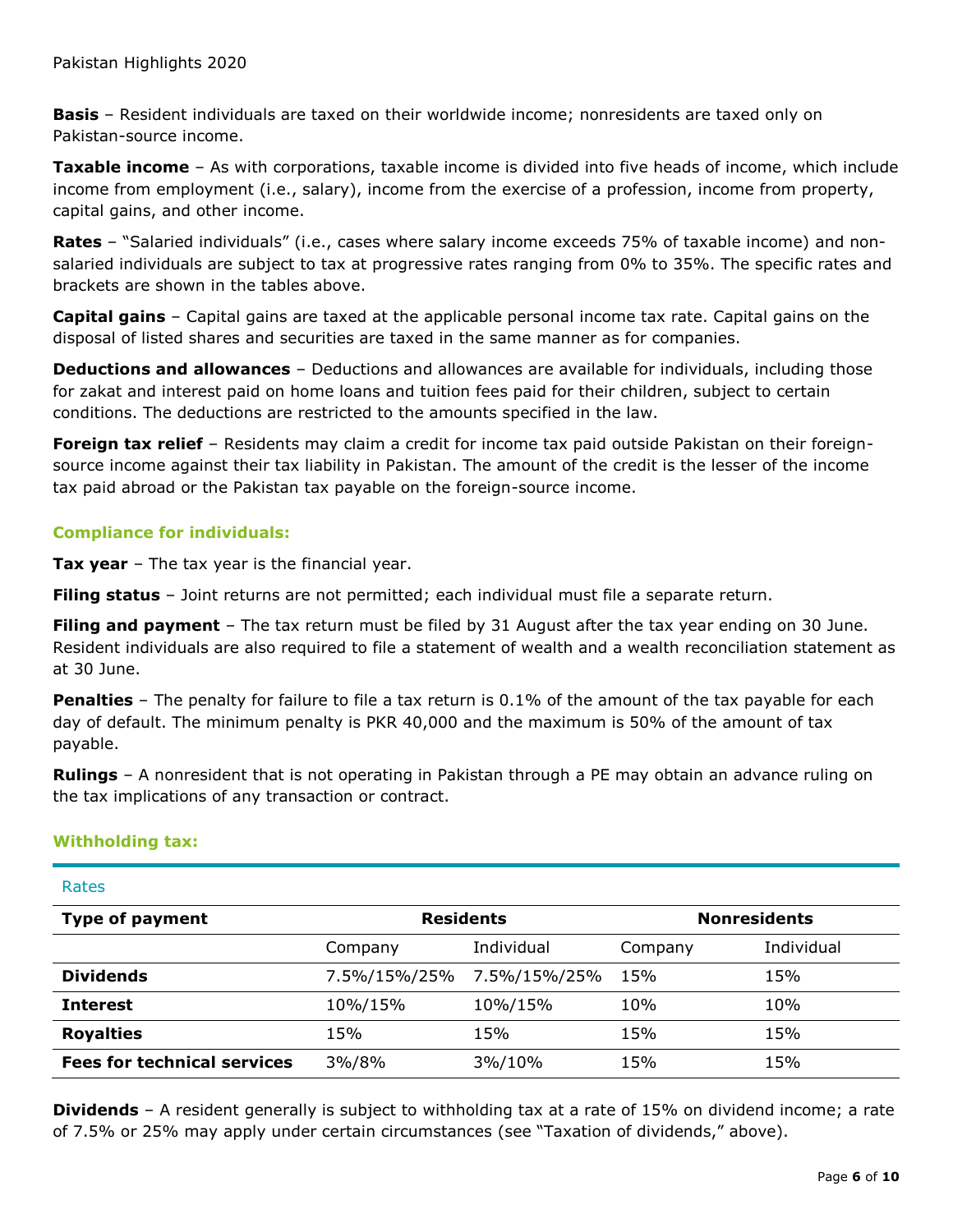A nonresident pays a 15% withholding tax on Pakistan-source dividends, or a reduced rate if provided under an applicable tax treaty.

**Interest** – Interest accruing on deposit accounts, bonds, certificates, debentures, securities issued by the government, etc. that is payable to a resident entity or individual is subject to withholding tax at a rate of 10% if the interest is up to PKR 500,000, and 15% where the interest exceeds PKR 500,000.

The withholding tax rate on interest paid to a nonresident company without a PE in Pakistan or a nonresident individual is 10%, unless the rate is reduced under a tax treaty.

**Royalties** – Royalties payments to a resident or nonresident are subject to a 15% withholding tax.

**Fees for technical services** – Fees for technical services paid to a nonresident are subject to a 15% withholding tax, unless the rate is reduced under a tax treaty. Technical service fees paid to a resident are subject to withholding tax at rates that vary depending on the nature of the service.

**Branch remittance tax** – The remittance of profits to a head office abroad is treated as dividends, attracting a 15% withholding tax on the remittance.

**Other** – A 7% withholding tax is imposed on payments made under a construction contract to a resident company; the rate is 7.5% on payments to other resident persons. A 3% withholding tax is imposed on payments made for advertising services (other than services relating to print or electronic media). Certain other payments to residents are subject to withholding tax at a rate of 8% for payments to a company and 10% for payments to persons other than a company.

A 10% withholding tax applies to advertising services provided by a nonresident media company; and a 5% tax applies on the payment of insurance premiums. These rates generally apply to income subject to the final taxation regime. For other payments to nonresidents, a general withholding tax of 20% applies.

#### **Anti-avoidance rules:**

**Transfer pricing** – Under the anti-avoidance rules, the tax authorities are authorized to distribute, apportion, or allocate income, deductions, or tax credits between associated companies to reflect income that would have been realized in accordance with the arm's length principle. Pakistan tax law provides four methods for determining the arm's length result.

Taxpayers are required to prepare a master file, a local file, and a country-by country-report containing information on transactions with related parties, as well as to provide and maintain such other information and documents as may be prescribed.

**Interest deduction limitations** – Where a foreign controlled resident company or branch of a nonresident (other than a bank or financial institution) has a foreign debt-to-equity ratio exceeding 3:1 at any time during a tax year, no deduction will be allowed in respect of the interest on the portion that exceeds the 3:1 ratio.

**Controlled foreign companies** – Controlled foreign company (CFC) legislation attributes income of a CFC to a greater-than-10% shareholder resident in Pakistan. A CFC is defined as a nonresident company for which all of the following apply:

• More than 50% of the nonresident company's capital or voting rights are directly or indirectly held by one or more Pakistan residents, or more than 40% of the company's capital or voting rights are directly or indirectly held by a single Pakistan resident;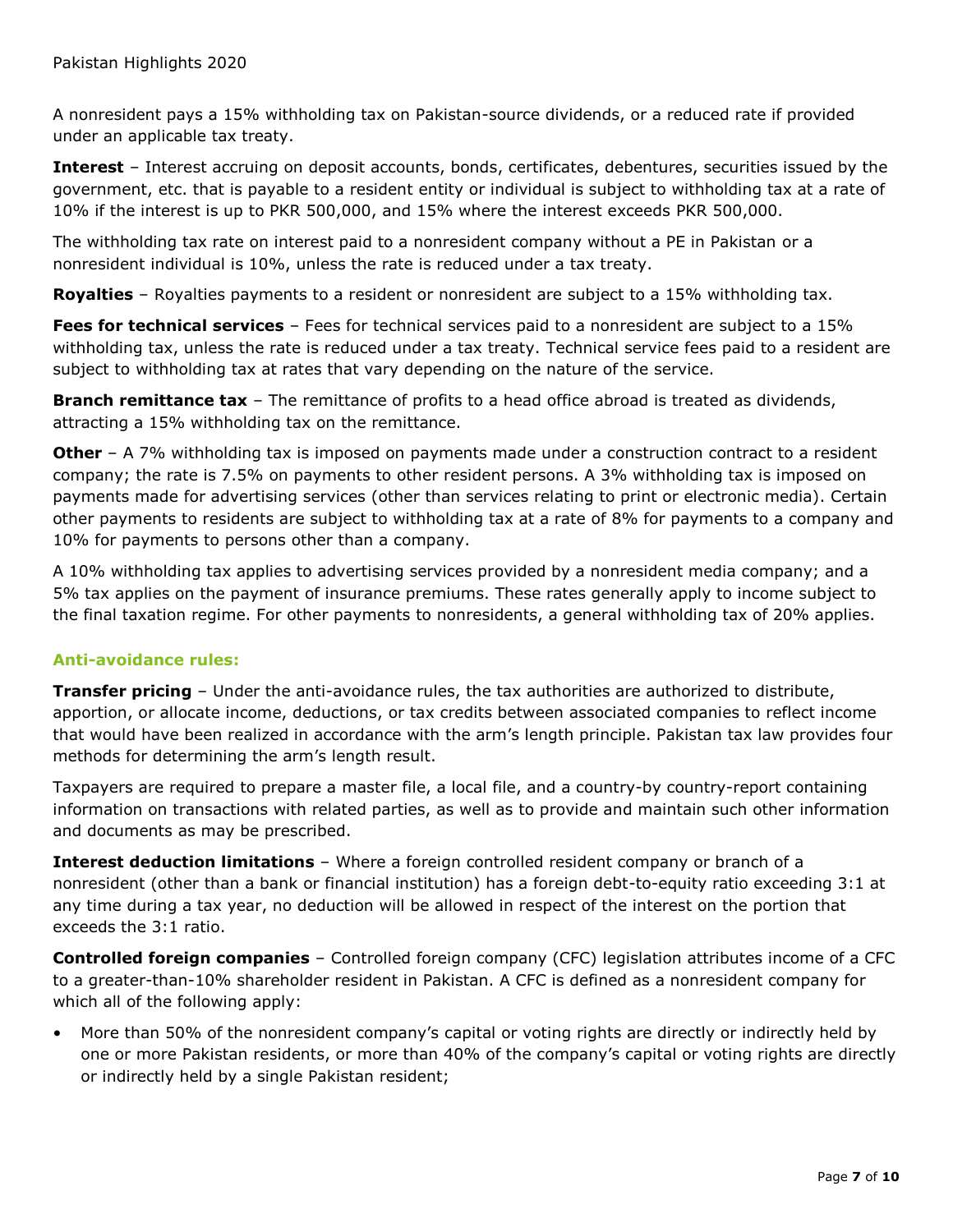- Tax paid by the nonresident company for the taxable year, after taking into account foreign tax credits, to any tax authority outside Pakistan is less than 60% of the Pakistan tax that would have been payable on the company's income if the company were resident in Pakistan;
- The foreign company derives more than 80% of its income from dividends, interest, property, capital gains, royalties, or annuities; supplies of goods or services to a related party; sales or licenses of intangibles; or the management, holding, or investment in securities and financial assets; and
- The shares of the company are not traded on a stock exchange recognized under the laws of the country in which the company is tax resident.

The taxable income of a CFC is determined as if the CFC were a resident taxpayer, and converted into PKR at the State Bank of Pakistan rate applying on the last day of the tax year. The amount included in the taxable income of the resident shareholder is based on the percentage of capital or voting rights, whichever is higher, directly or indirectly held by the resident in the CFC. No income of the CFC is attributed to a resident shareholder where the capital or voting rights held by the shareholder is less than 10% or is less than PKR 10 million. Where income of a CFC is taxable to a shareholder in Pakistan under the CFC rules, the income is not taxed again when distributed.

**Hybrids** – There are no hybrid rules applicable in Pakistan tax law.

**Economic substance requirements** – The tax authorities may recharacterize a transaction that was entered into for tax avoidance purposes or where the transaction lacks substance, or may disregard a transaction that has no economic substance.

**Disclosure requirements** – Corporate taxpayers are required to submit audited financial statements along with the income tax return.

Transfer pricing reporting requirements apply (see under "Transfer pricing," above.)

**Exit tax** – A notice of discontinuance of business must be provided, along with filing a final income tax return and discharging any outstanding tax liability.

**General anti-avoidance rule** - See "Transfer pricing" and "Economic substance requirements," above.

#### **Sales tax:**

| Rates                |                                                                                     |
|----------------------|-------------------------------------------------------------------------------------|
| <b>Standard rate</b> | 17% for goods; for services, the rates are 13% to 16%,<br>depending on the province |
| Reduced rate         | Various                                                                             |

**Taxable transactions** – Sales tax is levied on the supply and import of goods, and the rendering or provision of specified services. The federal government normally levies sales tax only on the supply of goods, whereas provincial governments levy sales tax on services rendered in their provinces. The federal government also levies sales tax in respect of services rendered in the Islamabad Capital Territory.

Federal Excise Duty (FED) is chargeable in a similar manner to VAT on certain services.

**Rates** – The standard sales tax rate is 17% for goods and 13% to 16% for services, depending on the province where the services provider is located or where the services are used. The rate is 13% in Sindh, 16% in Punjab and the Islamabad Capital Territory, and 15% in Balochistan and Khyber Pakhtunkhwa.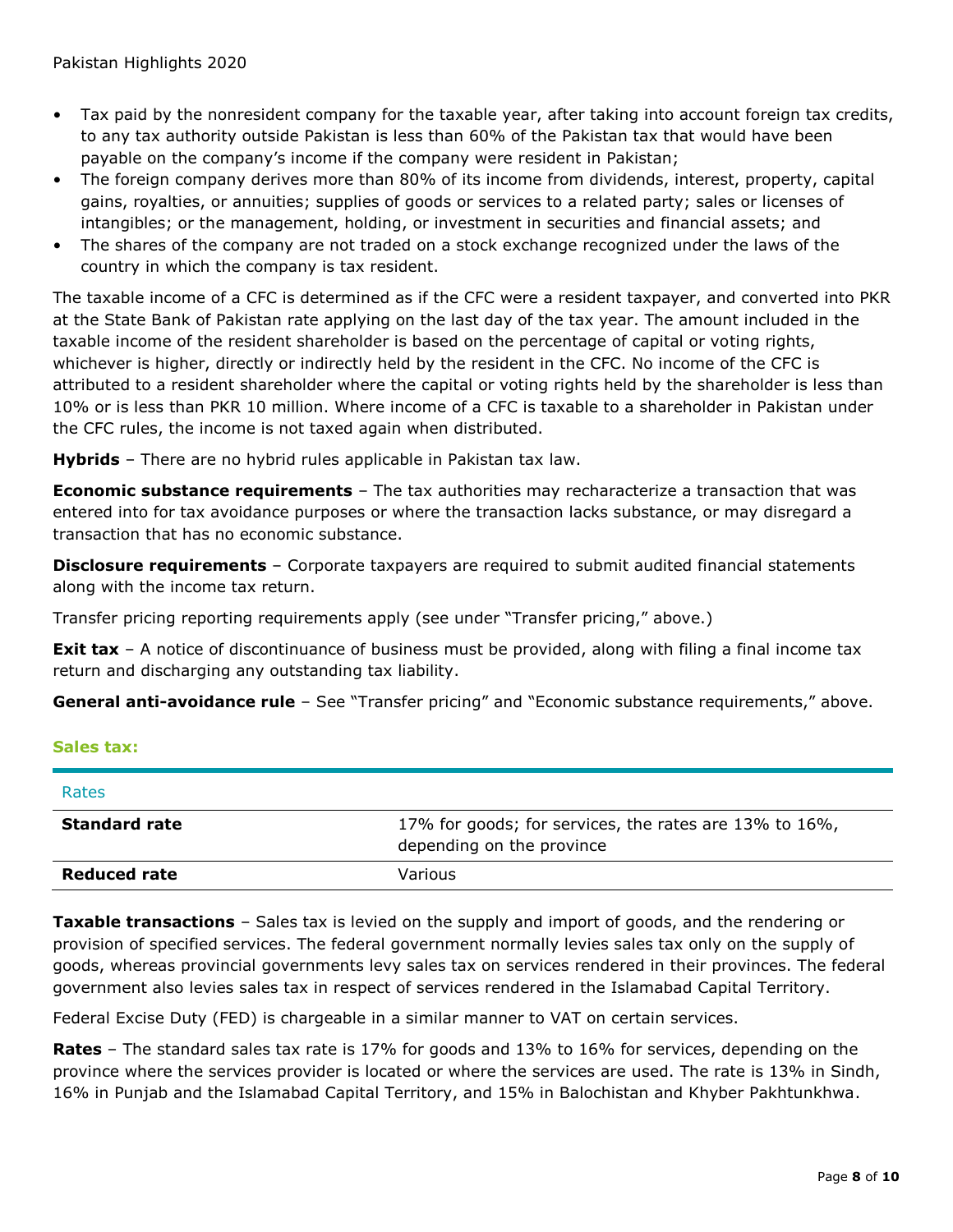Various reduced rates apply, depending upon the nature of goods and services and the tax jurisdiction. Exports generally are zero-rated.

Under federal and provincial sales tax laws, all purchasers of taxable goods or recipients of taxable services are required to withhold sales tax when making payment to the supplier or service provider, as specified in the legislation.

**Registration** – All suppliers of taxable goods or providers of taxable services are required to register with the relevant tax authority. For goods, this is the Federal Board of Revenue; for services, registration is at the provincial level.

**Filing and payment** – Sales tax returns and payments generally must be made on a monthly basis. Payments are due by the 15th day of the following month and returns must be filed by the 18th day of the following month.

#### **Other taxes on corporations and individuals:**

**Social security contributions** – The employer contributes up to 6% of wages to the Social Security Institution on behalf of the employee. No contribution is due on wages in excess of PKR 600 per day or PKR 15,000 per month.

**Payroll tax** – There is no specific payroll tax, but the employer withholds tax from the salary payment and remits the tax to the government on behalf of the employee. Taxable income of employees is bifurcated into salaried and non-salaried employee classes (see "Rates" under "Individual taxation").

**Capital duty** – A capital authorization fee is levied at varying rates, depending on the authorized capital.

**Real property tax** – Property tax is levied at the provincial level.

**Transfer tax** – Subject to certain conditions, a 5% tax is levied on the gross sales price of property or goods sold by auction.

**Stamp duty** – Stamp duty is payable on the issuance and transfer of shares at rates of 0.5% and 1.5%, respectively, of the face value of the shares, subject to a minimum of PKR 1. If the shares are transferred to or through a central depository company (CDC), the duty is applied under the CDC's rules.

**Net wealth/worth tax** – There is no net wealth/net worth tax.

**Inheritance/estate tax** – There is no inheritance/estate tax.

**Tax treaties:** Pakistan has concluded 69 tax treaties. Pakistan signed the OECD multilateral instrument (MLI) on 7 June 2017.

**Tax authorities:** Federal Board of Revenue, Provincial tax authorities

### Contact:

Atif Mufassir [\(amufassir@deloitte.com\)](mailto:amufassir@deloitte.com)